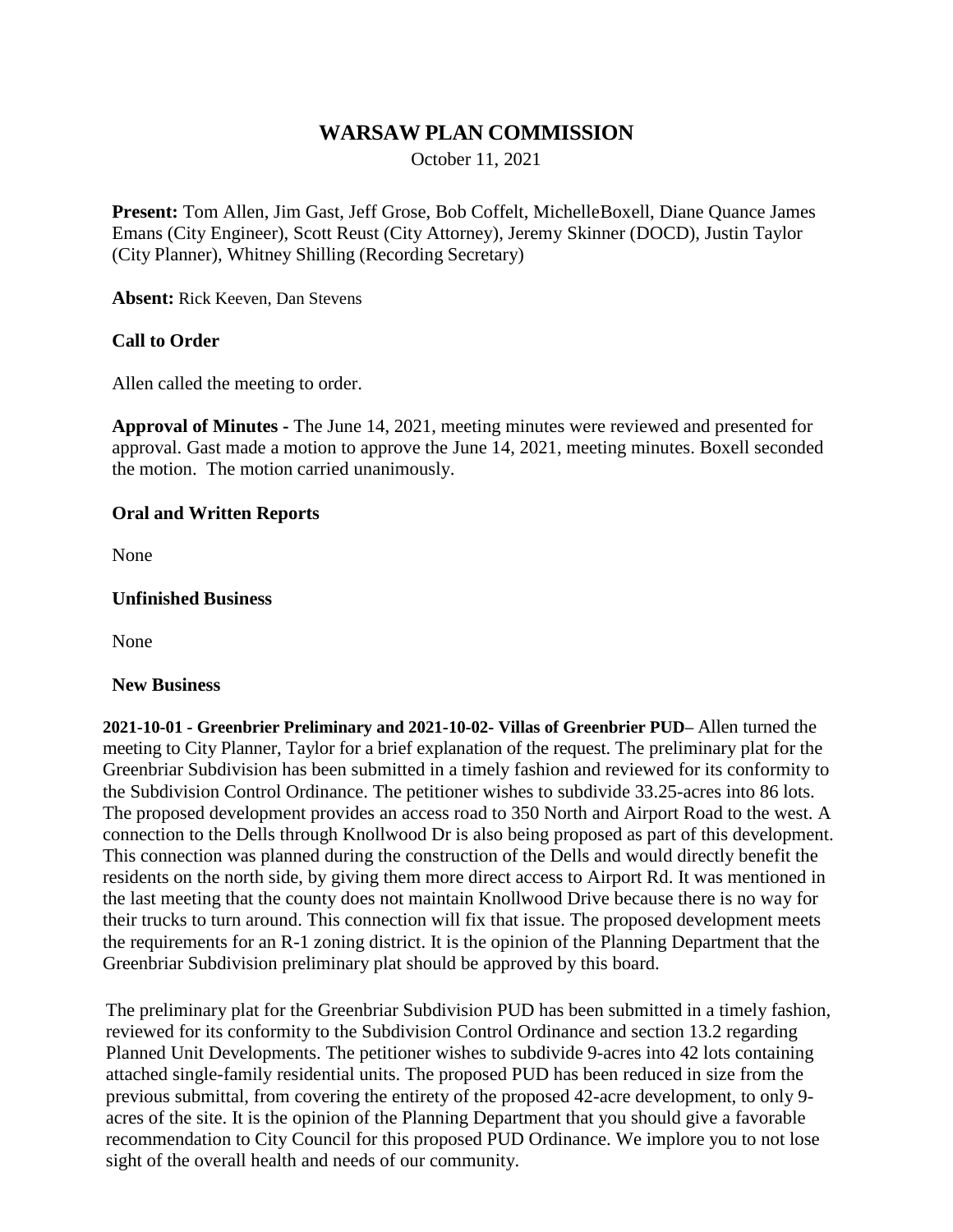The lack of housing necessary for talent acquisition and retention has been highlighted over and over by studies and committees tasked with economic development. We will be doing a disservice to the long-term health and stability of our community if we fail to recognize the benefit that these housing options could bring.

Allen opened the meeting to any person wishing to speak in favor of the petition. Thomas Niezer, Attorney at Barrett McNagny stated how the plat is an integrated development. Oakmont listened to what the adjacent property owner wanted and significantly reduced the PUD portion of the plans. He went on to state how there is now 33 acres that would remain as R-1 development. The R-1 portion of the plan will meet all the development standards required of an R-1 zoning district. Niezer stated they also added an additional access to the subdivision off of Airport Road. In the northeast corner of the development there is a vastly reduction in the PUD zoning development to just nine acres. Neizer stated this is a zoning change Oakmont is requesting. He went on to talk about the growth and the best use of this area. Oakmont feels like the best use of this area would be residential. Neizer stated one of the considerations for tonight should be the comprehensive plan. The comprehensive plan very clearly talks about the need for diversity in residential housing. He went on to talk about how the PUD will allow just that. Oakmont would like to build single family home but in a villa type nature. Neizer stated there would be an association that would take care of all the exterior maintenance. Neizer explained that they have provided a written commitment signed by the property owner and the developer regarding what they plan to develop within the PUD. He went on to state how this development would help the city to extend their footprint for sanitary sewer.

Allen opened the meeting to any person wishing to speak against the petition. Steve Snyder, on behave of the Dell's homeowners association state that there are some significant improvements made to the intergraded plan. Snyder went on to say that the R- 1 zoning area is now in compliant with the city's subdivision control ordinance. They are not in a position to object to that because if it is in compliance the board has to approve it. The Dell's homeowners association does have one issue and that is the connection to Knollwood. Snyder feels that since the additional access to the neighborhood was added off of Airport Road there doesn't need to be a connection at Knollwood. He thinks two access point should be enough to handle this new subdivision. Snyder stated the difference between an R-1 zoning area and a PUD. This PUD area is going to have higher density. He is concerned that it is not consistent with the already existing neighborhood, The Dells. Snyder questioned where the open area will be since the lots are smaller. He thinks an open area should be added before final approval to benefit the new residents, as well as the Dells. Snyder requested that the Plan Commission require some type of screening along the south boundary line so the higher density area is screened from the low density area, known as The Dells.

Thomas Niezer stated the benefit of Greenbrier would allow The Dells other means to reach Airport Road or County Road 350. Neizer stated there is not one traffic planner that will confirm that the residents in Greenbrier are going to find their way out through the Dells. He went on to pointed out that the buffer between Greenbrier and the Dells are platted R-1 lots that fully comply with development standards of the City's zoning ordinance. Neizer finished by pointing out where the green space is on the plat. Allen closed the meeting to the public.

James Emans, city engineer pointed out how he supports the connection to the dells. He went on to state the huge benefit this would bring for first responders to access the back of the Dells quicker. Jeff Grose stated the connection to Knollwood would give the residents of the Dells easier and quicker access to Airport Road. He also noted how he liked the green space so close to the PUD.